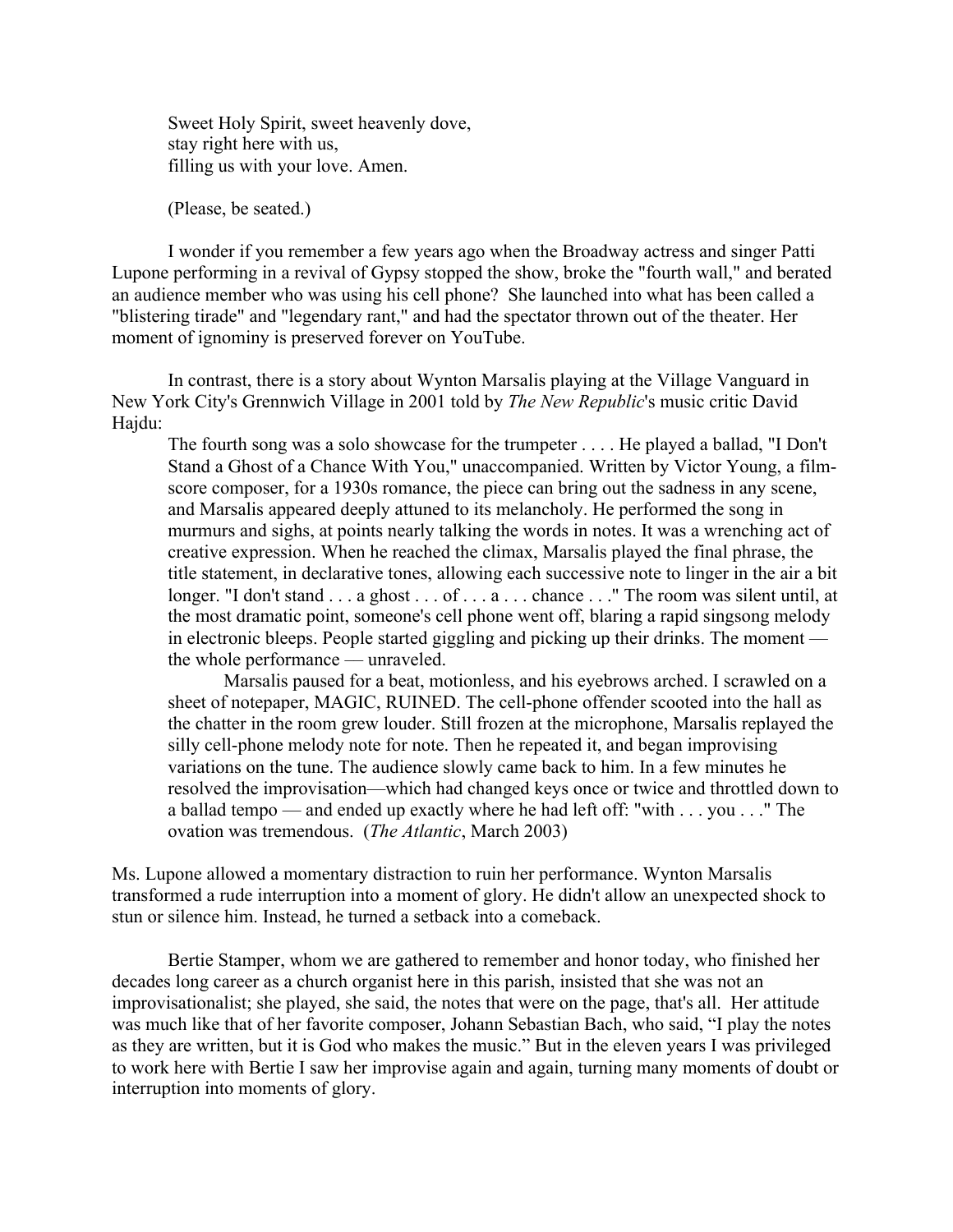It is the lot of the director of small volunteer church choir to never quite know what one will have to work with on a Sunday morning. All the planning and rehearsal ahead of time is often rendered moot by the reality of who shows up. Choristers have lives and sometimes those lives conflict with Sunday morning schedules. As John Lennon said, "Life is what happens while you're making other plans." Many the Sunday morning I watched Bertie quickly rework her arrangements, reassign parts, change harmony singing to unison, and create something wonderful out the mix of voices life had given her to work with.

Bertie with her little choir of volunteer voices was every bit the improviser Wynton Marsalis was with his trumpet; unlike Ms. Lupone, she didn't let life's little interruptions get in her way. She had that sort of faith that is expressed by Prophet Jeremiah in our reading today from the Book of Lamentations (which Bertie selected, by the way; she selected all of the readings and all but one of today's hymns). Jeremiah wrote, "The steadfast love of the LORD never ceases, his mercies never come to an end; they are new every morning." Depending on that divine love and those never ending mercies, Bertie could and did face anything, whether it was a choir member failing to show up, her late husband Tim's failing memory, or her own failing health. St. Paul was surely right when he wrote that "our outer nature is wasting away;" Bertie knew that as well as any of us, but she didn't let it get her down. She dealt with it; she made the best of it; she improvised; and she went on.

One of my favorite recent memories of Bertie was when she went through her last round of chemotherapy and lost her hair. She was given the opportunity to get a wig and when she went to pick it up, she learned she could get not one, but two wigs. So she got one which was a match for the shining silver hair I only ever knew her to have, but then got a second that was strawberry blonde, a hair color she told me she sported earlier in life. She wore that red-headed wig to church one Sunday, smiling from ear to ear, and laughing at all the double-takes she got from the folks in this church. Her outer nature may have been wasting away, but like Wynton Marsalis glorifying that cell-phone ring, she sported that strawberry blonde wig with joy and reflected that "eternal weight of glory beyond all measure" for which God has prepared us and "given us the Spirit as a guarantee."

Bertie came to St. Paul's in 2005. When I accepted the call to be rector in 2003, Christopher White, an Oberlin Conservatory student, was our organist; Chris was often gone during the summers so we had to scramble for substitutes and, somehow, I got Bertie's name as a potential substitute even though, at the time, she was working every Sunday at another church nearby. She turned out to be available to us anyway because she could do the early service at that church, which in those days was an hour and half before our service with music, run up here, play our service, then scoot back to the other church and play their late service. After doing that a couple of times in summer of 2004, she told me that if and when Christopher left and we needed to replace him, she would be interested. When Chris left here in 2005 to go get his PhD at Yale, I'd forgotten that conversation and put an ad in the AGO Cleveland newsletter. Bertie called, reminded me that she was interested, and asked for an interview. She also told me that the AGO had transposed a couple of digits in our phone number and I probably wouldn't be getting any other inquiries. She was right, but it didn't matter; she got the job.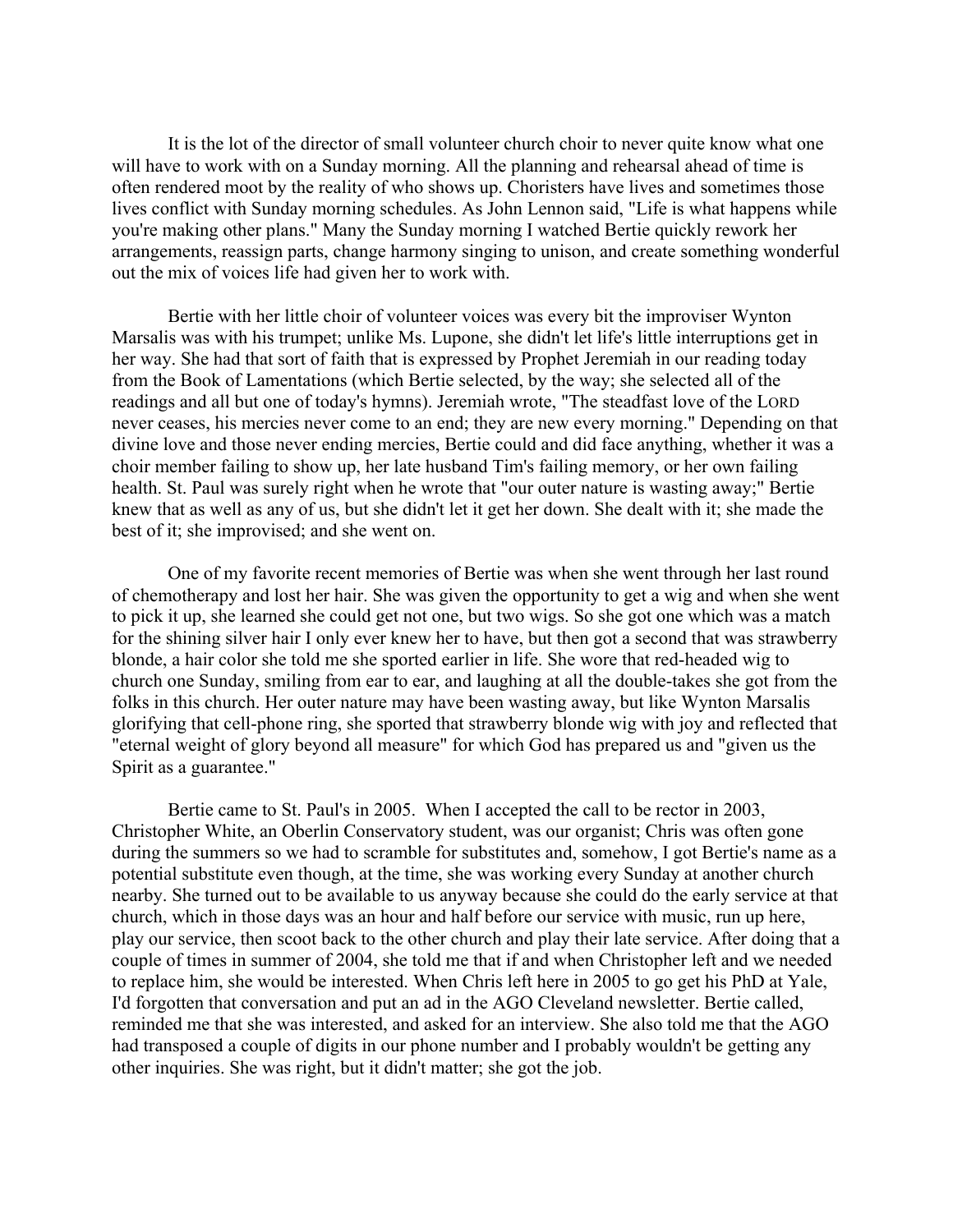The parish had then, and still has, a tradition of giving the choir the summer off and asking for volunteers to sing solos or duets or whatever at the offertory each week. The first summer she was hear, on a weekend when her sister Virginia was visiting, Bertie somewhere sweet talked her sisters into singing a trio with her and the song they sang was the source of my opening prayer*, Sweet, Sweet Spirit* by Doris Akers. It's a simple song, as most Gospel melodies are, but it has such a profound message of our need to surrender to God:

There are blessings you cannot receive

Til you know him in his fullness, and believe

You're the one to profit when you say

"I am going to walk with Jesus all the way."

My memory of Bertie and her sisters singing that song is so strong that whenever I here it I think of them, and I was surprised that it wasn't one of the songs she selected for this memorial. Even though she didn't ask for it, I had it copied and put your bulletins because (as I said) I so strongly associate it with her. It's message of salvation echoes the lesson from John's Gospel that Bertie selected, Jesus' words to Thomas, "I am the way, and the truth, and the life. No one comes to the Father except through me."

From the very start of her tenure as our music director and choir mistress, Bertie was game for just about anything. We threw a lot of unfamiliar stuff at her and with Wynton Marsalis like agility, she improvised and so many things happened here through her effort! We started and for several years offered an ecumenical "Red Mass," a service of blessing for the judges and lawyers of our courts and legal system that is a part of our English legal and Anglican religious heritage; the offerings received at those services benefited a local charity for police officers, fire fighters, and other "first responders." We also teamed with other churches to offer an ecumenical "Three Great Hours" service on Good Fridays; the offertory gifts from those services benefited the scholarship fund of the Medina Ministerial Association. Our monthly free-to-the-public lunchtime Brown Bag Concert series was started and sustained with her good work.

The tradition developed of beginning each fall season of the Brown Bag Concerts and ending each spring season with an organ recital. Bertie loved our funky little hundred-year old pipe organ; her predecessor Dr. White once referred to it as a "pastiche," which is a nice way of saying that it is an odd and mysterious mix of ranks and voices selected, discarded, changed, and thrown together by who knows how many organists and organ builders during its life. It started out as a tracker instrument built sometime in the first decade of the 20th Century by Carl Barckhoff, but we have no records to tell us what its original make-up was. We know that it had a rank of *vox humana* at some time because we found the pipes in the rafters of the church garage. In any event, as weird as it is, Bertie loved it and oversaw some renovations and upgrades during her tenure.

When she retired, we started the Roberta Stamper Organ Improvement Fund to continue its enhancement. When, for reasons still unknown, the ceiling over the pipe box fell and damaged the organ this past May, she was heartbroken but also excited that repairing the damage might give us an opportunity to develop the instrument further, and the Stamper Fund will help to accomplish that. St. Paul's Parish is grateful that Bertie and her family has asked that your memorial donations be made to the organ fund. One of the things that Bertie and I always used to joke about is the fact that although we often have the largest congregations at weddings and